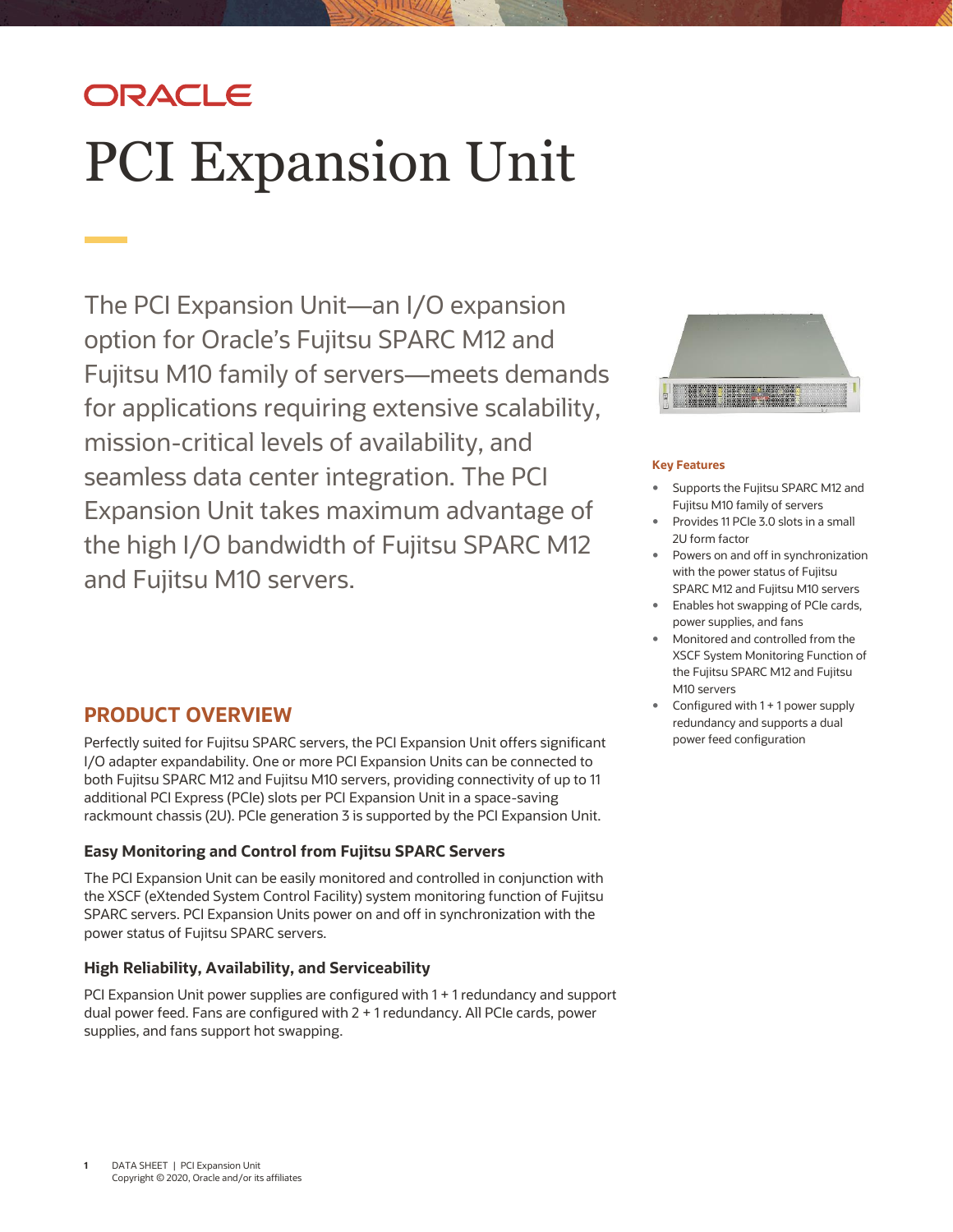# **PCI EXPANSION UNIT SPECIFICATIONS**

#### **KEY FEATURES**

- PCIe 3.0 (8 lanes): 11 slots
- Redundant components: Power supply units (dual power feed supported) and fans
- Hot-swappable components: Power supply units, PCIe cards, link card in the server (except for in Fujitsu SPARC M12-1), and fans

#### **POWER SUPPLIES**

- Two hot-swappable AC redundant (1 + 1) power supplies
- Voltage 100 to 120 VAC, 200 to 240 VAC, frequency 50/60 Hz
- Maximum operating input current at 100/200 VAC: 2.9/1.4 A
- Maximum operating input power at 100/200 VAC: 279/270 W

#### **ENVIRONMENT**

Operating temperature:

5° C to 35° C (41° F to 95° F)

#### Nonoperating temperature:

- $-25^{\circ}$  C to 60 $^{\circ}$  C (-13 $^{\circ}$  F to 140 $^{\circ}$  F) (packed)
- 0 to 50° C (32° F to 122° F) (nonpacked)

Operating relative humidity: 20% to 80% relative humidity, noncondensing

Nonoperating relative humidity: 8 to 80% relative humidity, noncondensing

#### **REGULATIONS (MEETS OR EXCEEDS THE FOLLOWING REQUIREMENTS)**

#### **Safety:**

 UL/CSA 60950-1, UL/CSA 62368-1, EN 60950-1, EN 62368-1, IEC 60950-1 CB scheme with all country differences, IEC 62368-1 CB scheme with all country differences

#### **EMC:**

- Emissions: FCC 47 CFR 15, ICES-003, EN 55032, KN32, VCCI V3, EN 61000-3- 2, EN 61000-3-3, JIS C 61000-3-2
- **Immunity: EN 55024, KN35**

#### **Certifications:**

 North America Safety (NRTL), European Union (EU), International CB Scheme, RCM (Australia), KCC (Korea), VCCI (Japan), EAC (Eurasian CU)

#### **European Union directives:**

 amended, Low Voltage Directive 2014/35/EU, EMC Directive 2014/30/EU, WEEE Directive 2012/19/EU, and Eco design Directive 2009/125/EC Restriction of Hazardous Substances (RoHS) Directive 2011/65/EU as

 All standards and certifications referenced are to the latest official version. For additional detail, please contact your sales representative.

Other country regulations/certifications may apply.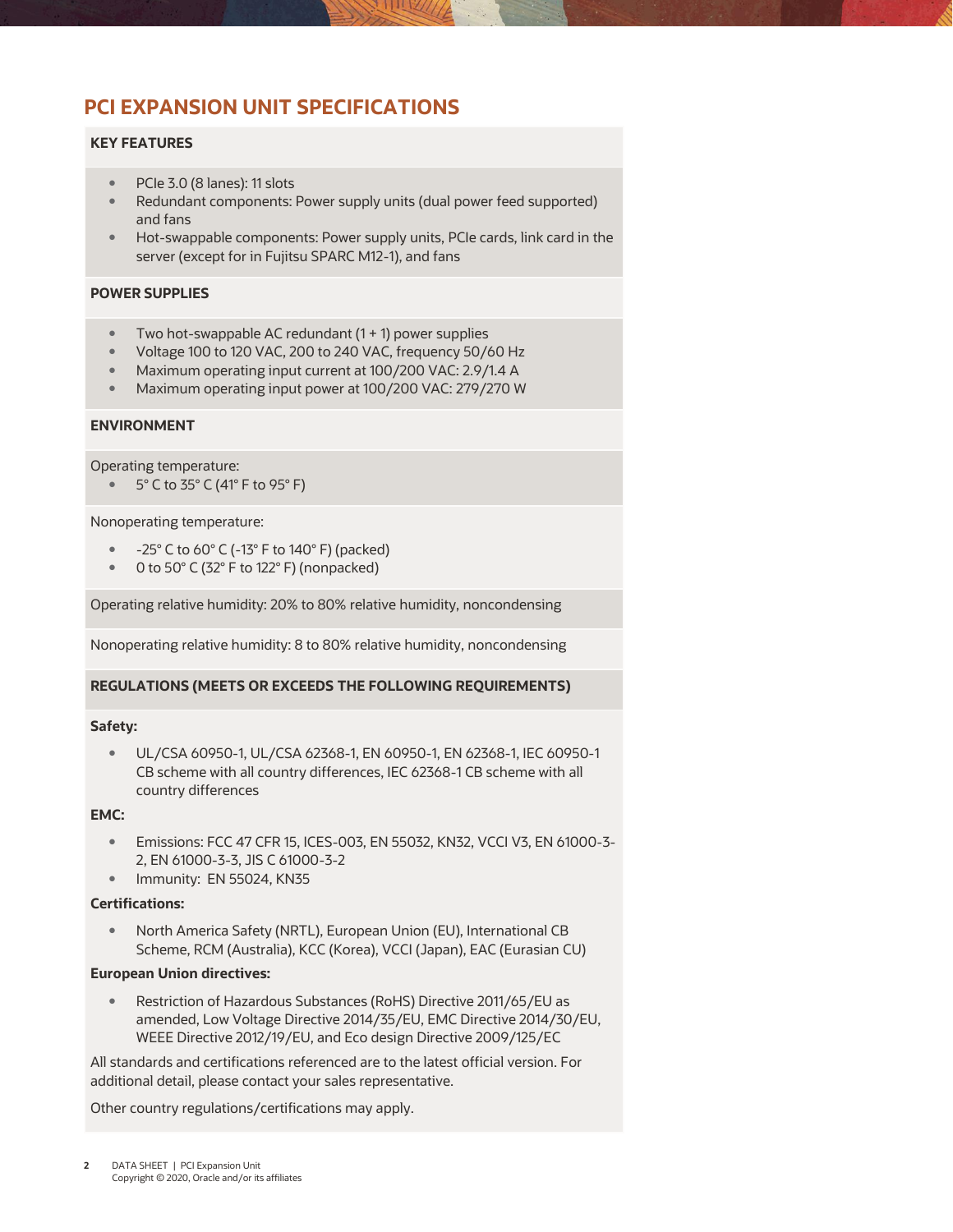#### **DIMENSIONS AND WEIGHT**

- Height: 86 mm (13.4 inches); 2U<br>• Width: 440 mm (17.3 inches)
- Width: 440 mm (17.3 inches)
- Depth: 750 mm (29.5 inches)<br>• Weight: 22 kg (49 lb.) exluding
- Weight: 22 kg (49 lb.) exluding rackmount rails